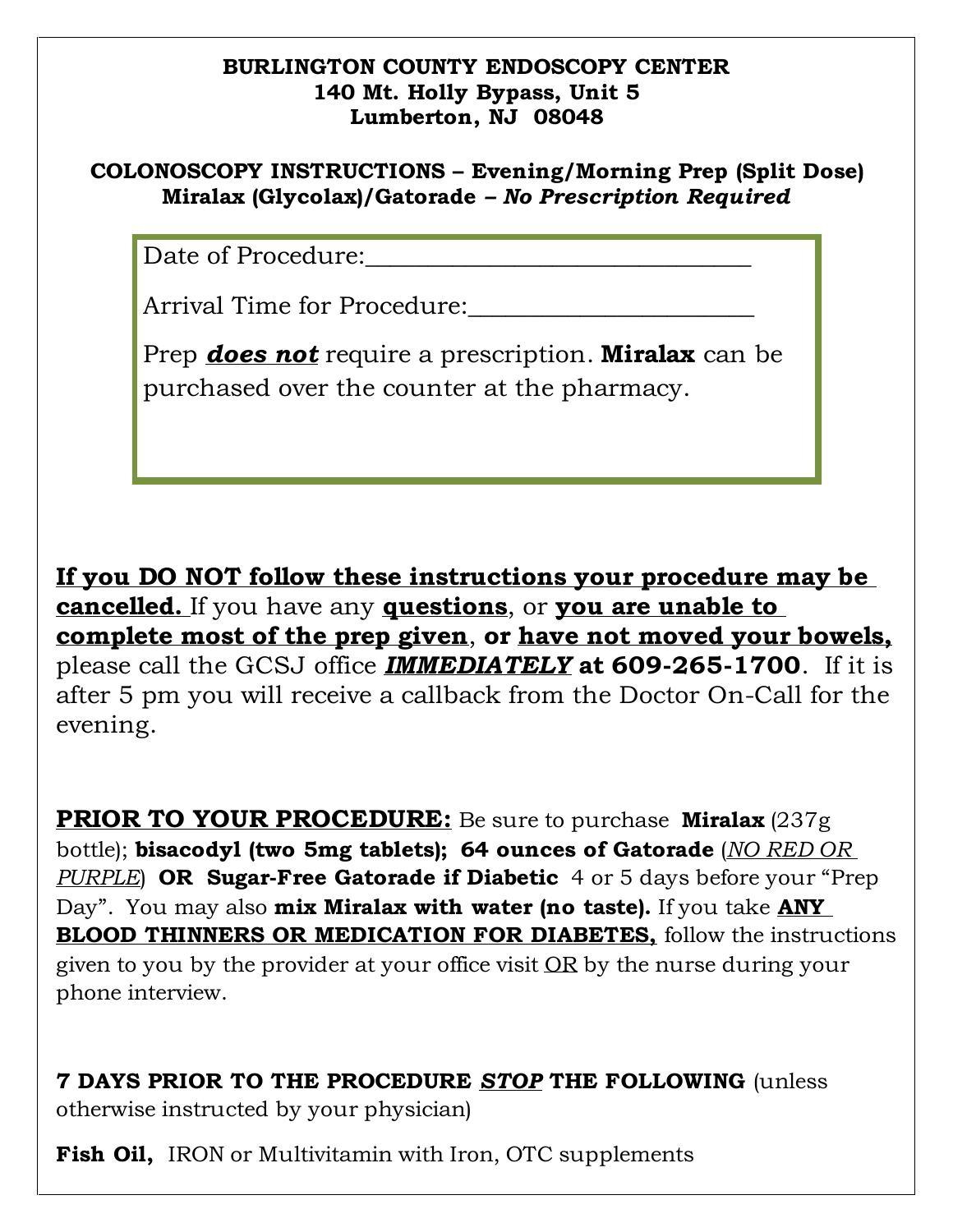## **THE ENTIRE DAY BEFORE THE PROCEDURE – (YOUR PREP DAY)**

You are to be on CLEAR LIQUID DIET. **NO SOLID FOOD (NO RED or PURPLE COLORED PRODUCTS – ORANGE IS OK)**

This includes **only** the following:

- 1. Water
- 2. Clear Broth: chicken, beef, vegetable
- 3. Clear juices: apple, white grape, white cranberry
- **4.** Soft drinks: soda, Gatorade, Lemonade- **NO RED OR PURPLE**
- **5.** Coffee or tea: (hot or iced) **NO CREAM, MILK, or POWDERED CREAMER**

## **6.** Jell-O- **NO RED OR PURPLE**

7. Popsicles (without fruit or cream), lemon sorbet, Italian Ice

*MIXING THE PREP SOLUTION*: *On the morning of your prep day*: Mix all of the 237g bottle of Miralax (Glycolax) with 64 ounces of warm (room temperature) Gatorade (no red or purple). You will need to mix the Miralax with the Gatorade/Powerade in two separate one quart containers. Simply **split the bottle of Miralax into 2 containers** and then **add 32 ounces of Gatorade to each container**, *stir or shake to dissolve all of the powder.* Once all of the powder is dissolved, place containers in the refrigerator to chill solution for later.

**START PREP: Plan on being at home during your prep. For your comfort you may use Vaseline or moistened baby wipes around the anal area.**

**At 3pm the day prior to your colonoscopy, take 2 bisacodyl tablets with 8 ounces of clear liquid.**

**Begin drinking your first bottle of prep** (1 quart = 32 ounces) **after work 5pm**, but **no later than 7 pm the night before** the colonoscopy. Drink 1 glass (approximately 8 ounces) every 15 minutes once you start drinking. It will take about 1 hour to finish the first dose of prep. If you become nauseous, simply slow down and resume drinking at a slower rate. (*Drinking the prep through a straw and chilling the solution usually increases tolerance)*